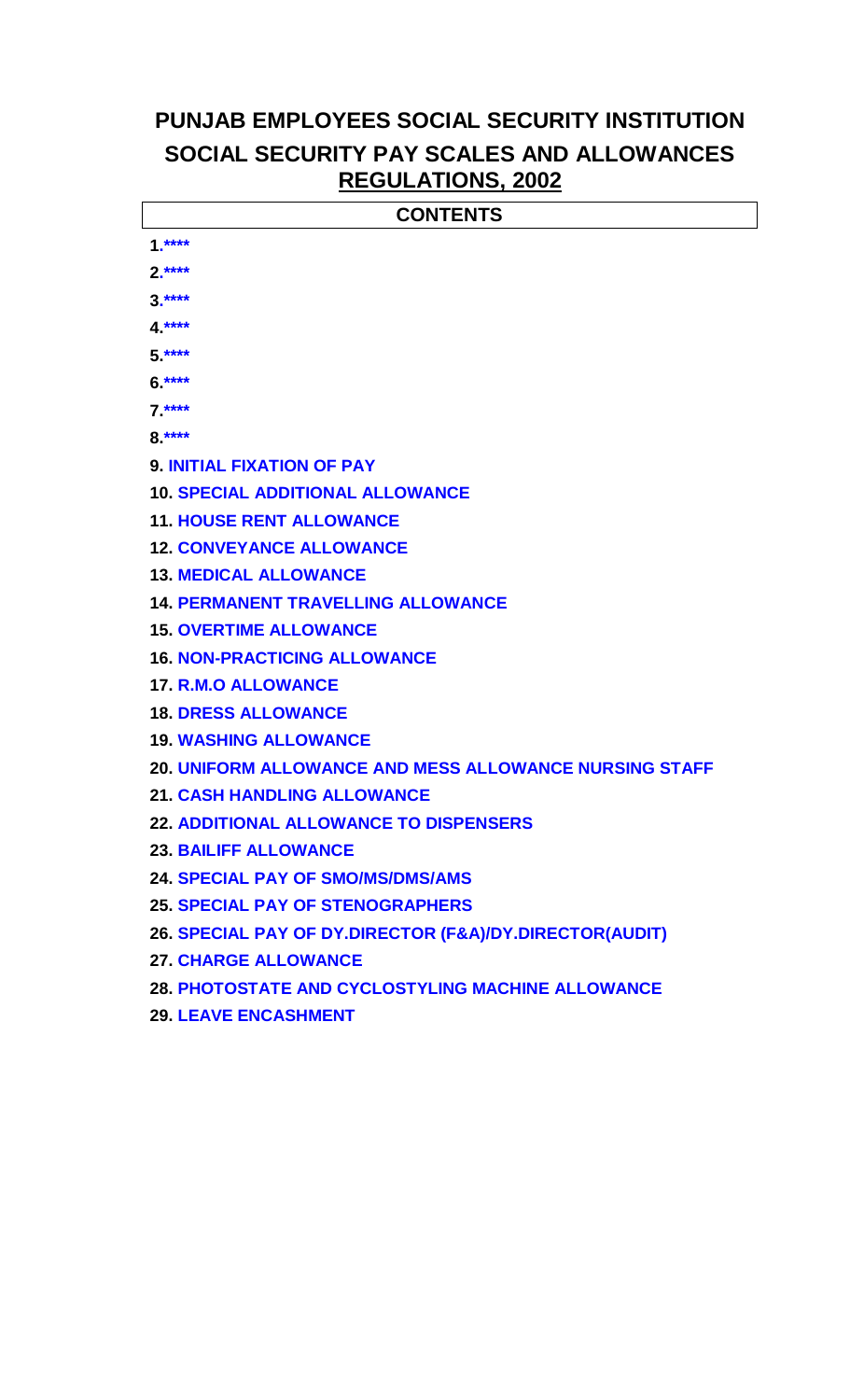- **1.** The scheme of Pay Scales and Allownace shall be applicable to all PESSI employees w.e.f. 01.12.2001.
- **2.** Selection Grade and move over in old Pay Scales admissible upto 30.11.2001 will be discontinued w.e.f. 01.12.2001. However, the pay of those already granted Selection Grade shall be fixed in the group mentioned at (**Annexure-"B").**
- **3.** The Annual Increment in the Pay Groups shall occur on the 1<sup>st</sup> day of Dec, following the completion of at least six months of such service at the relevant stage in the pay group.
- **4.** The pay scales of the groups as at (**Annexure-"A")** shall be applicable to the employees of PESSI as mentioned against each category of employees as at (**Annexure-"B").**
- **5.** Any amendment in the pay scales/pay groups and allowances shall be made with the approval of the G.B. PESSI.
- **6.** An anomaly committee shall be constituted by the Commissioner PESSI to resolve the anomaly, if any, arising in implementation Proposed Scheme of Pay and Allowances.
- **7.** The following allowances paid up to 30.11.2001 shall cease to be payable w.e.f. 01.12.2001.
	- a. Cost of living allowance to BS-1 to BS-22 @7% of Basic Pay.
	- b. Adhoc relief of Rs.300/- P.M. and Rs.100 P.M. to BS-1 to BS-16 (inclusive of Bs-17 by virtue of m ove over).
- **8.** The existing scheme of advance increments shall stand discontinued w.e.f. 01.12.2001.

#### **9. INITIAL FIXATION OF PAY.**

The pay of the employees in PESSI service on 30.11.2001 shall be fixed with percentage increase as has been allowed by the Govt. Of the Punjab to its emploees in the revised pay scale at the stage equal to or if there is no such stage at the immediate next stage in the relevant Pay Group.

#### **10.SPECIAL ADDITIONAL ALLOWANCE**

Special Additional Allowance of the employees in service on 30.11.2001 sanctioned vide No.SS.Admn.IX(780)/11686, dated 31.08.1999 shall be frozen at the level drawn as on 30.11.2001.

#### **11.HOUSE RENT ALLOWANCE**

House Rent Allowance shall be admissible to all employees in each pay group at the following rates.

|        |                                                                                                                                              | <b>PAY GROUP</b> |              |
|--------|----------------------------------------------------------------------------------------------------------------------------------------------|------------------|--------------|
|        |                                                                                                                                              | 1 to 11          | 12 and Above |
| a).    | Islamabad,<br>Rawalpindi,<br>Faisalabad,<br>Lahore,<br>Sargodha,<br>Gujranwala,<br>Multan,<br>Khan,<br>D.G.<br><b>Bahawalpur and Sialkot</b> | 40%              | 30%          |
| $b$ ). | All other stations                                                                                                                           | 35%              | 25%          |

#### **12.CONVEYANCE ALLOWANCE**

Car/Motorcycle Maintenance Allowance shall be admissible to the employees at Islamabad, Rawalpindi, Lahore, Faisalabad, Multan, Gujranwala and Sialkot to all employees at the following rates subject to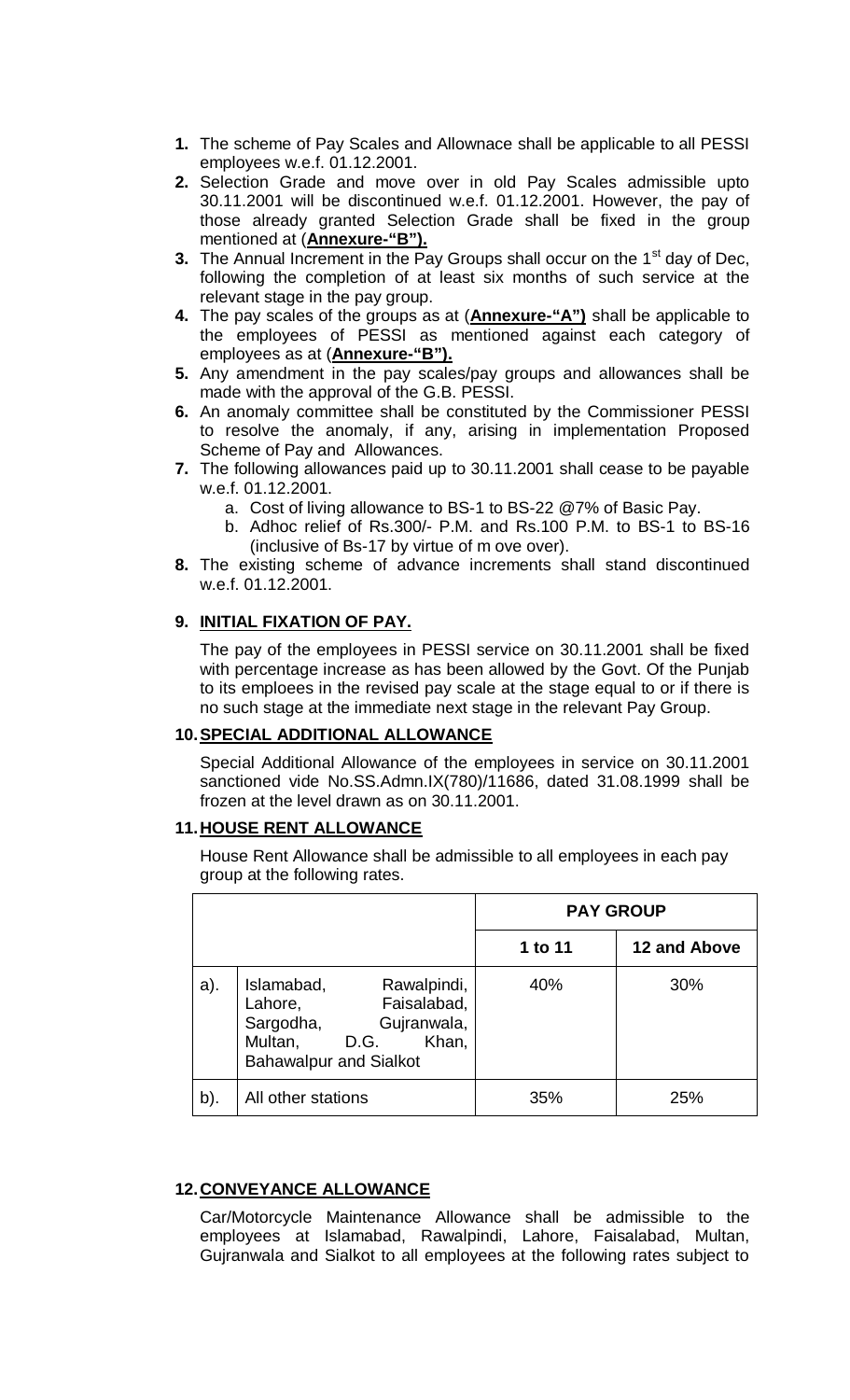the condition that the vehicle is registered in their name or in the name of their spouse.

| a) | Employees in Pay Group NO.11 and above<br>maintaining a Motor Car not registered for<br>commercial purpose. | Rs.620/- P.M |
|----|-------------------------------------------------------------------------------------------------------------|--------------|
| b) | Employees drawing pay group No.7 and<br>above                                                               | Rs.340/-P.M  |
| C) | Employees in Pay Group No.1 to 6<br>maintaining scooter/Motorcycle                                          | $230/-P.M$   |
|    | Employees in Pay Group No. 1 to 6                                                                           | 170/- P.M    |

a. The employees posted at Medical Aid Posts out side Muncipal Committee Limits shall be entitled to conveyance Allowance @ Rs.50/-P.M

#### **13.MEDICAL ALLOWANCE**

Medical Allowance to the employees in pay groups 1 to 10 shall be admissible @Rs.160/-P.M provided they are not allowed medical facilities in OPD.

#### **14.PERMANENT TRAVELLING ALLOWANCE**

The officers of Admn and Audit Cadres as detailed below shall be entitled to permanent Travelling Allowance equellant to the value of petrol as mentioned against each for performing field duties.

| a).             | (Admn),<br>Director<br><b>Deputy</b><br>Addl.Director(F&A)/ Dy.Director(F&A) of<br>local offices and sub offices | 50-Liters |
|-----------------|------------------------------------------------------------------------------------------------------------------|-----------|
| b).             | Social Security Officers and Audit Officers<br>of Local Offices and Sub Offices                                  | 45-Liters |
| $\mathsf{c}$ ). | Asstt. Social Security Officers and Asstt.<br>Audit Officers of Local Offices and Sub<br><b>Offices</b>          | 40-Liters |

#### **15.OVERTIME ALLOWANCE**

- a) Overtime Allownace of Rs.700/-P.M shall be admissible to the Drivers and Dispatch Riders of PESSI vehicles for performing duties beyond office hours.
- b) Overtime Allowance of Rs.200/- P.M. shall be admissible to Chowkidars and Peon Cum Chowkidar where one chowkidar is posted in any office or medical unit of PESSI. However, the rate of Rs.100/- P.M. shall be admissible where two or more chowkidar are posted.
- c) A special allowance of Rs.25/- day to chowkidars or other person performing duty as chowkidar who is detailed for duty on weekly or gazetted holidays shall be admissible in lieu of the disturbance that they are on duty on holiday. In case these employees are allowed a day off subsequently their entitlement for the special allowance shall cease to exists.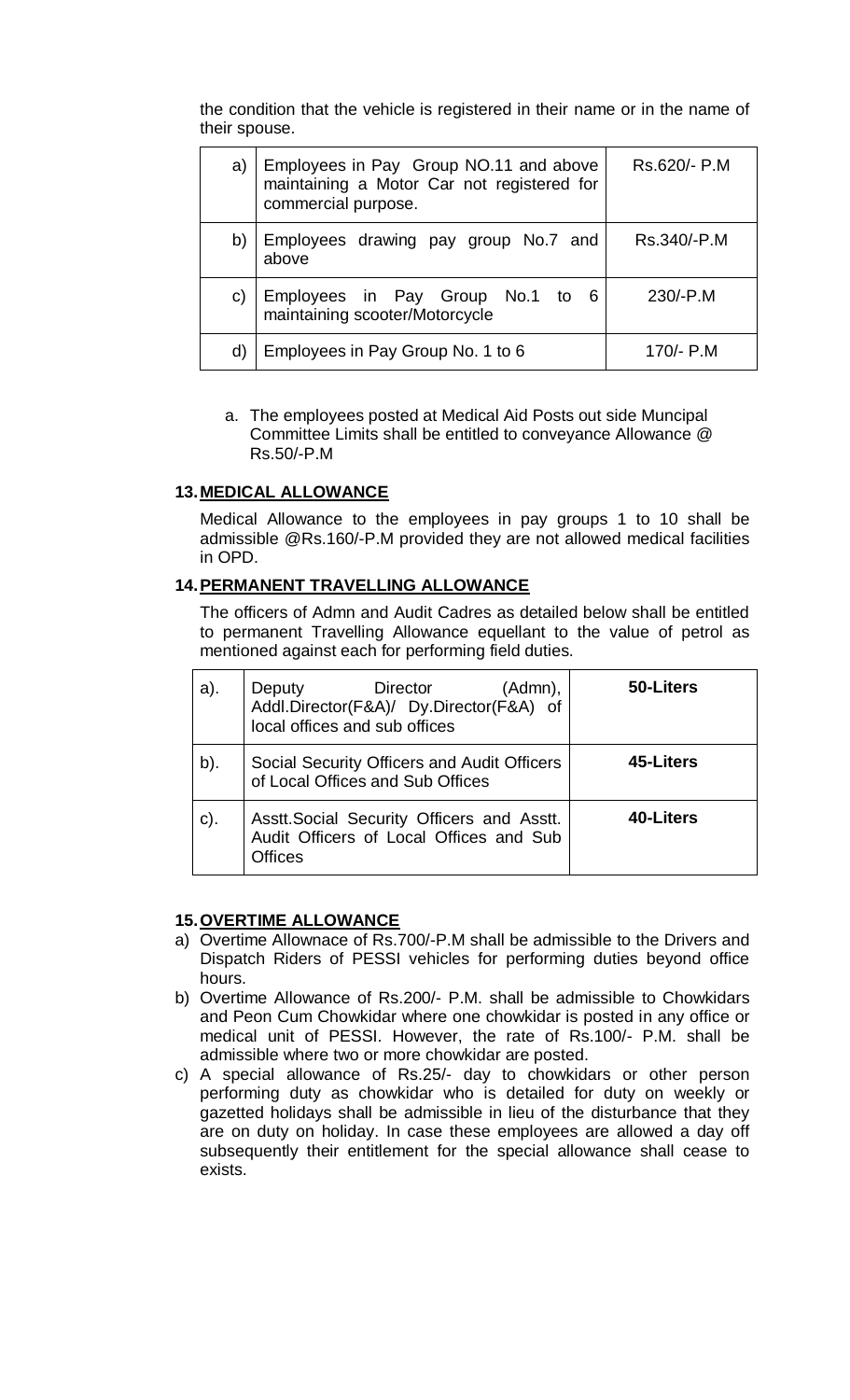#### **16.NON-PRACTICING ALLOWANCE**

- a) Non practicing allowance shall be admissible to all male and female doctors at the following rates provided they are not engaged in private practice.
	- a. Pay Group No. 12 and 13 Rs.500/-P.M

b. Pay Group No.14 and 15 Rs.700/-P.M

b) Practice compensatory Allowance at the following rates shall be admissible to the doctors serving in rural areas below Town Committee level and allowed private practice.

#### **17.R.M.O ALLOWANCE**

RMO Allowance shall be admissible to the doctors at Rs.500/-P.M. provided they are residing in official premises of ITC/SSD and perform their duties in the morning and also remain at call after office hours.

#### **18.DRESS ALLOWANCE**

Dress allowance shall be admissible to the following categories of staff at the rates mentioned against each. In lieu of liveris.

| N/Q                    | $40/-P.M$ |
|------------------------|-----------|
| Chowkidar/Mali/Sweeper | $35/-P.M$ |
| Sweeperess             | $25/-P.M$ |

#### **19.WASHING ALLOWANCE**

Washing allowance of Rs.30/-P.M shall be admissible to the employees of the Institution who are entitled to liveries.

#### **20.UNIFORM ALLOWANCE AND MESS ALLOWANCE NURSING STAFF**

The Nursing Staff shall be entitled to uniform allownace @ Rs.125/-P.M. and Mess Allowance @ Rs.500/- P.M.

#### **21.CASH HANDLING ALLOWANCE**

All officials posted in the Head Office, Local Offics, Sub Offices and Hospitals shall be entitled to draw cash handling allowance in accordance with the following scales.

| Official Handling cash up to Rs.5,000/-                         | Rs.25/-P.M. |
|-----------------------------------------------------------------|-------------|
| Official Handling cash up to Rs.5,001 to Rs.15,000/-<br>P.M.    | Rs.50/- P.M |
| Official Handling cash up to Rs.35,000 to Rs.1,00,000/-<br>P.M. | Rs.60/-P.M  |
| Officials handling cash above 1,00,000/-P.M                     | ????        |

#### **22.ADDITIONAL ALLOWANCE TO DISPENSERS**

Additional allownace of Rs.50/- P.M. shall be admissible to the dispensers posted in ITCs/SSDs where facilities of Laborites have been provided and the laboratry Assistant not posted subject to the following conditions.

- 1. Such allownace shall be admissible to one dispenser in the SSD/ITC.
- 2. The Dispenser must have obtained Laboratory training from Social Security Hospital.
- 3. He shall be provided the details of the Laboratory tests which he shall have to carry out.
- 4. He shall be entrusted the additional duties in writing.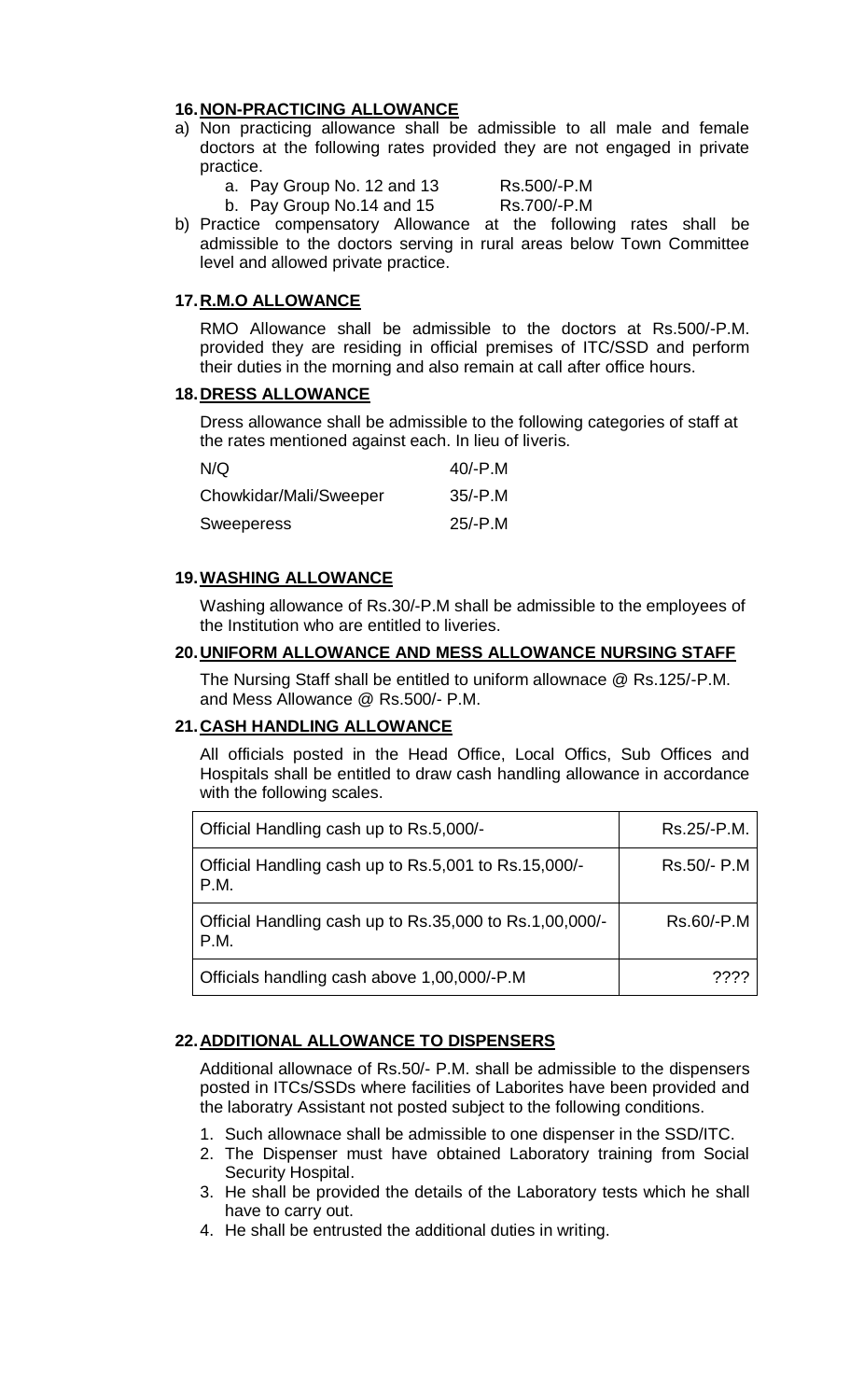#### **23.BAILIFF ALLOWANCE**

The bailiff and one Naib Qasid nominated as Bailiff in Local Offices/Sub Offices shall be entitled a bailiff allowance of Rs.25/-P.M.

#### **24.SPECIAL PAY OF SMO/MS/DMS/AMS**

Special pay of Rs.500/- P.M. shall be admissible to the CMS,MS,SMO,AMS,DMS of the Head Office, Local Offices and Hospitals for doing Administrative job and shall be subject to chane with the approval of G.B.

#### **25.SPECIAL PAY OF STENOGRAPHERS**

The Senior Scale Stenographer (P.A.) working with the officer in group 14 and above shall be entitled to draw special pay of Rs.75/-P.M.

#### **26.SPECIAL PAY OF DY.DIRECTOR (F&A)/DY.DIRECTOR(AUDIT)**

A special pay of Rs.110/- P.M shall be admissible to Dy.Director (F&A) or Dy.Director(Audit) only in the Head Office.

#### **27.CHARGE ALLOWANCE**

Following officers shall be entitled to the charge allowance equal to price of petrol mentioned against each.

| <b>CATEGORIES OF OFFICERS</b>                                                                                          | <b>LIMIT OF CHARGE</b><br><b>ALLOWANCE</b> |
|------------------------------------------------------------------------------------------------------------------------|--------------------------------------------|
| Addl.Director/Dy.Director(F&A) Cadre at Head<br>Office and Hospitals, Dy.Director (Admn Cadre)<br>Head Officed, Lahore | 50-Liters                                  |
| Social Security Officer Head Offic and SSO(C)<br>&<br>SSO(B), Local Office.                                            | 40-Liters                                  |
| ASSO, Head Office, Lahore                                                                                              | 40-Liters                                  |
| Accounts Officer/Audit Officer, Head Office and<br>Hospitals, Asstt Accounts Officer, Head Office,<br>Lahore.          | 25-Liters                                  |

#### **28.PHOTOSTATE AND CYCLOSTYLING MACHINE ALLOWANCE**

An allowance of Rs.150/- for operating photostate machine and Rs.50/- P.M for operating cyclostyling machine shall be payable to the employes in BS-1 to 05 deputed for this purpose if Daftri is not posted in any office. These allowances shall not payable to Daftri.

#### **29.LEAVE ENCASHMENT**

All employees shall be allowed to get their earned leave encashed, if leave not availed in accordance with the policy on the subject.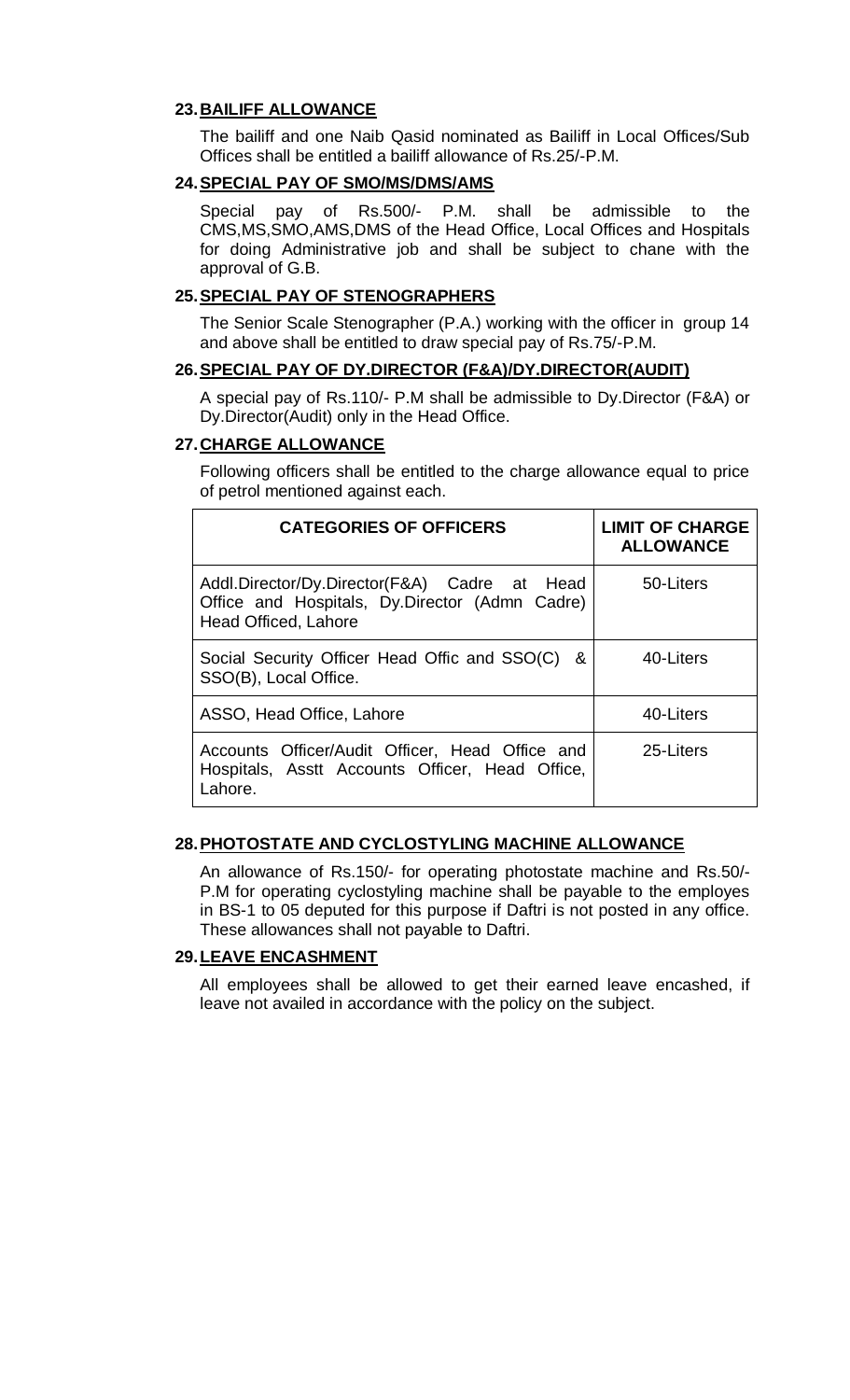#### **ANNEXURE-"A"**

| Group                 | <b>Pay Scale</b> | <b>Stages</b> |
|-----------------------|------------------|---------------|
| Group One             | 2000-75-4250     | 30            |
| Group Two             | 2100-100-5100    | 30            |
| <b>Group Three</b>    | 2200-125-5950    | 30            |
| <b>Group Four</b>     | 2300-150-6800    | 30            |
| <b>Group Five</b>     | 2400-175-7650    | 30            |
| Group Six             | 2500-200-8500    | 30            |
| <b>Group Seven</b>    | 2700-225-9450    | 30            |
| <b>Group Eight</b>    | 2900-250-10400   | 30            |
| <b>Group Nine</b>     | 3200-275-11450   | 30            |
| Group Ten             | 3500-300-12500   | 30            |
| Group Eleven          | 4000-350-14500   | 30            |
| <b>Group Twelve</b>   | 7000-500-19500   | 30            |
| <b>Group Thirteen</b> | 10000-650-26250  | 30            |
| <b>Group Fourteen</b> | 13000-800-29000  | 30            |
| <b>Group Fifteen</b>  | 16000-1000-36000 | 30            |

### **PESSI PAY GROUPS**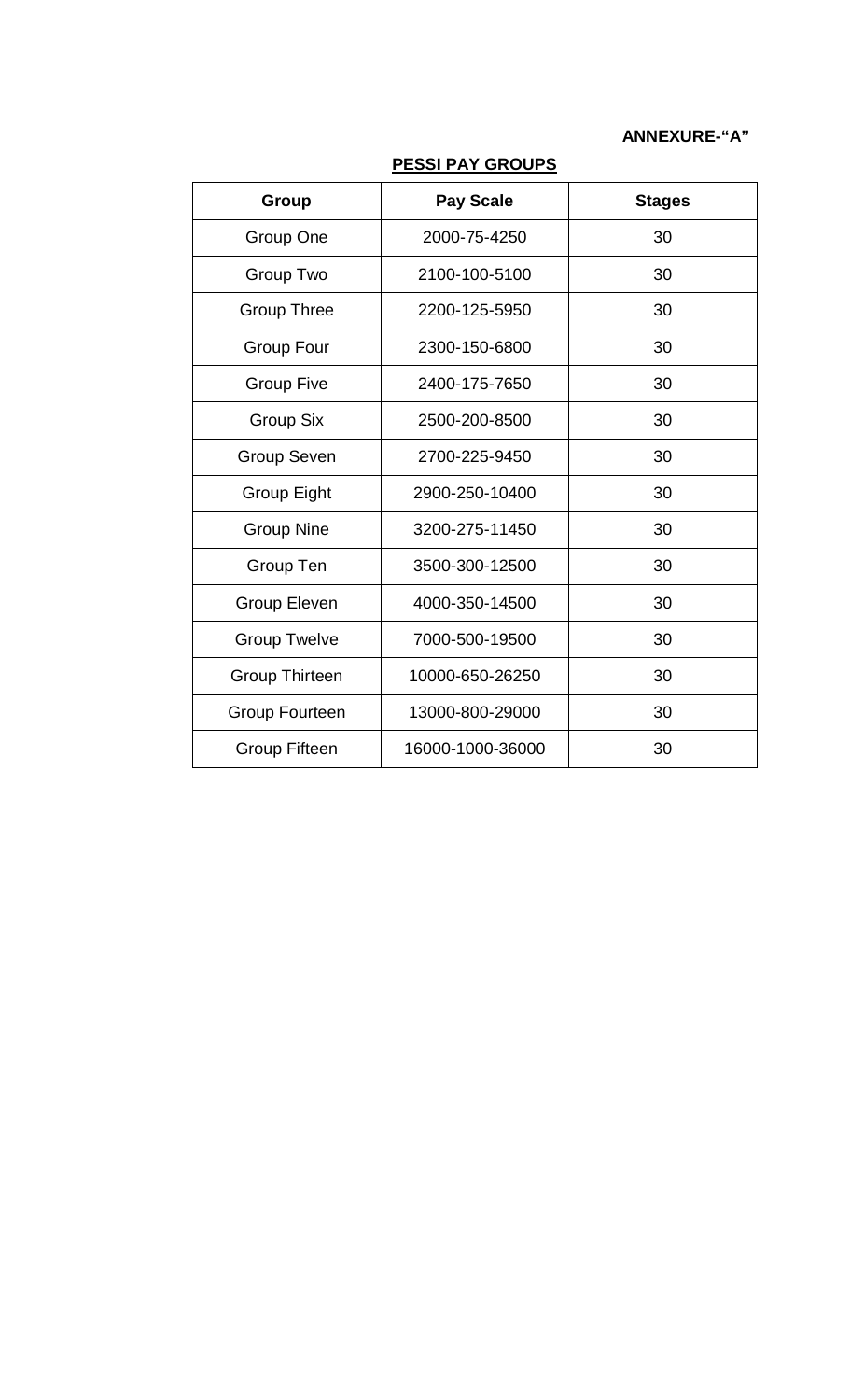# **GOVERNMENT OF THE PUNJAB SCALES**

| <b>BPS</b>   | <b>PAY GROUP</b> | <b>PAY SCALE</b><br>1994 GOVT.<br>OF THE<br><b>PUNJAB</b> | <b>PAY SCALE</b><br>2001 GOVT.<br><b>OF THE</b><br><b>PUNJAB</b> | <b>PESSI PAY</b><br><b>GROUPS</b> |
|--------------|------------------|-----------------------------------------------------------|------------------------------------------------------------------|-----------------------------------|
| BPS-1        | Pay Group-1      | 1245-35-                                                  | 1870-55-                                                         | 2000-75-                          |
| <b>BPS-2</b> |                  | 1770                                                      | 3520                                                             | 4250                              |
|              |                  | 1275-44-<br>1935                                          | 1915-65-<br>3865                                                 |                                   |
| BPS-3        | Pay Group-2      | 1320-50-                                                  | 1980-75-                                                         | 2100-100-                         |
| BPS-4        |                  | 2070                                                      | 4230                                                             | 5100                              |
|              |                  | 1360-58-<br>2230                                          | 2040-85-<br>4590                                                 |                                   |
| BPS-5        | Pay Group-3      | 1400-66-<br>2390                                          | 2100-100-<br>5100                                                | 2200-125-<br>5950                 |
| BPS-6        | Pay Group-4      | 1440-73-<br>2535                                          | 2160-110-<br>5450                                                | 2300-150-<br>6800                 |
| BPS-7        | Pay Group-5      | 1480-81-<br>2695                                          | 2220-120-<br>5820                                                | 2400-175-<br>7650                 |
| BPS-8        | Pay Group-6      | 1540-88-                                                  | 2310-130-                                                        | 2500-200-                         |
| BPS-9        |                  | 2860                                                      | 6210                                                             | 8500                              |
| BPS-<br>10   |                  | 1605-97-<br>3060                                          | 2410-145-<br>6760                                                |                                   |
|              |                  | 1660-107-<br>3265                                         | 2490-160-<br>7290                                                |                                   |
| BPS-         | Pay Group-7      | 1725-116-                                                 | 2590-175-                                                        | 2700-225-                         |
| 11           |                  | 3465                                                      | 7840                                                             | 9450                              |
| BPS-         | Pay Group-8      | 1830-130-                                                 | 2745-195-                                                        | 2900-250-                         |
| 12           |                  | 3780                                                      | 8595                                                             | 10400                             |
| BPS-<br>13   |                  | 1950-144-<br>4110                                         | 2925-215-<br>9375                                                |                                   |
| BPS-         | Pay Group-9      | 2065-161-                                                 | 3100-240-                                                        | 3200-275-                         |
| 14           |                  | 4480                                                      | 10300                                                            | 11450                             |
| BPS-         | Pay Group-10     | 2190-177-                                                 | 3285-265-                                                        | 3500-300-                         |
| 15           |                  | 4845                                                      | 11235                                                            | 12500                             |
| BPS-         | Pay Group-11     | 2535-197-                                                 | 3805-295-                                                        | 4000-350-                         |
| 16           |                  | 5490                                                      | 12655                                                            | 14500                             |
| BPS-         | Pay Group-12     | 3880-290-                                                 | 6210-465-                                                        | 7000-500-                         |
| 17           |                  | 7360                                                      | 15510                                                            | 19500                             |
| BPS-         | Pay Group-13     | 5085-366-                                                 | 8135-585-                                                        | 10000-650-                        |
| 18           |                  | 8745                                                      | 19835                                                            | 26250                             |
| BPS-         | Pay Group-14     | 7750-385-                                                 | 12400-615-                                                       | 1300-800-                         |
| 19           |                  | 11600                                                     | 24700                                                            | 29000                             |
| BPS-         |                  | 9195-440-                                                 | 14710-950-                                                       |                                   |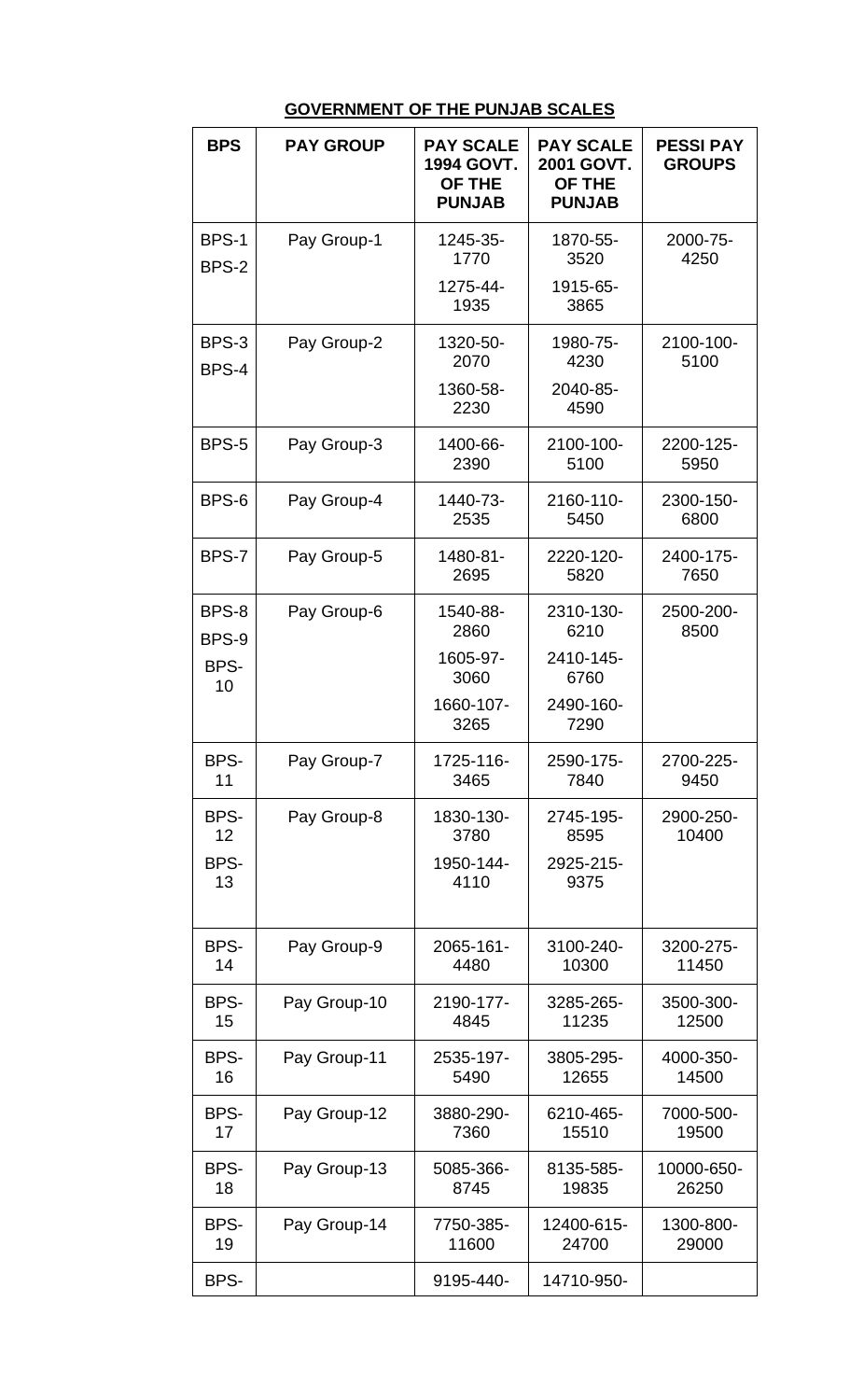| 20         |              | 13595               | 28010                |                      |
|------------|--------------|---------------------|----------------------|----------------------|
| BPS-<br>21 | Pay Group-15 | 19190-545-<br>15640 | 16305-1070-<br>31285 | 16000-1000-<br>36000 |
| BPS-<br>22 |              | 10900-610-<br>17000 | 17440-1250-<br>34940 |                      |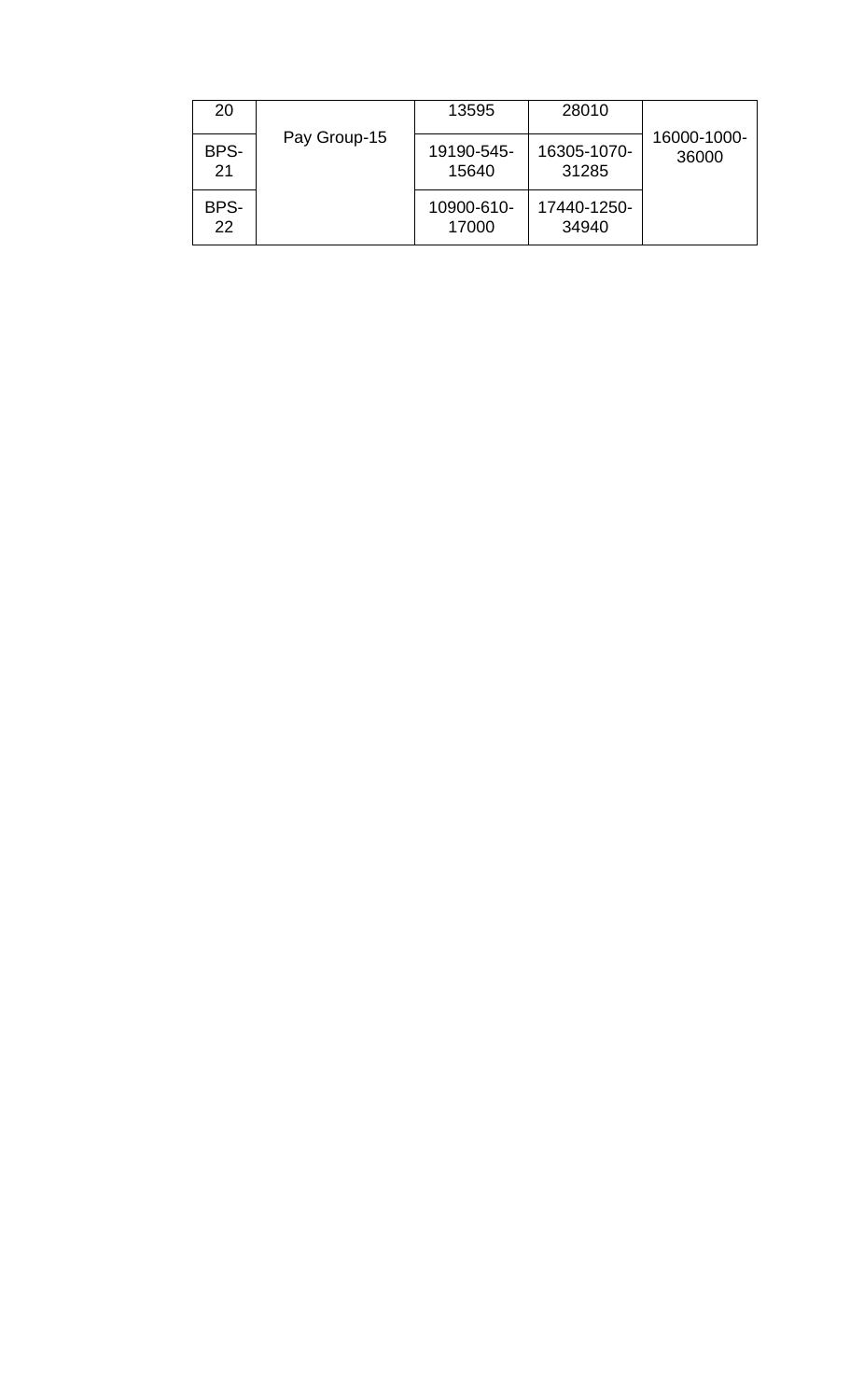|        |                     | PAY SCALE 1994            |                | PAY SCALE, 2001 |                            |                |  |
|--------|---------------------|---------------------------|----------------|-----------------|----------------------------|----------------|--|
| Sr.No. | Average             | No.of<br><b>Employees</b> | Amount<br>P.M. | Average<br>Pay  | No. Of<br><b>Employees</b> | Amount<br>P.M. |  |
| 1)     | 1490                | 1282                      | 1910180        | 1751            | 1282                       | 2244782        |  |
| 2)     | 1583                | 528                       | 835824         | 1759            | 528                        | 928752         |  |
| 3)     | 1670                | 9                         | 15030          | 1988            | 9                          | 17892          |  |
| 4)     | 1766                | 278                       | 490948         | 2111            | 278                        | 586858         |  |
| 5)     | 1862                | 371                       | 690802         | 2270            | 371                        | 842170         |  |
| 6)     | 1951                | 844                       | 1646644        | 2393            | 844                        | 2019692        |  |
| 7)     | 2047                | 109                       | 223123         | 2524            | 109                        | 275116         |  |
| 8)     | 2156                | 3                         | 6468           | 2669            | 3                          | 8007           |  |
| 9)     | 2284                | 213                       | 486492         | 2865            | 213                        | 610245         |  |
| 10)    | 2409                |                           |                | 3041            |                            |                |  |
| 11)    | 2537                | 215                       | 545455         | 3237            | 215                        | 695955         |  |
| 12)    | 2740                | 105                       | 287700         | 3518            | 105                        | 369390         |  |
| 13)    | 2958                |                           |                | 2823            |                            |                |  |
| 14)    | 3192                | 352                       | 1123584        | 4157            | 352                        | 1463264        |  |
| 15)    | 3429                | 46                        | 157734         | 4500            | 46                         | 207000         |  |
| 16)    | 3914                | 233                       | 911962         | 5196            | 233                        | 1210688        |  |
| 17)    | 5620                | 641                       | 3602420        | 9072            | 641                        | 5815152        |  |
| 18)    | 6915                | 151                       | 1044165        | 11746           | 151                        | 1773646        |  |
| 19)    | 9675                | 53                        | 512775         | 16028           | 53                         | 849484         |  |
| (20)   | 11395               | $\overline{2}$            | 22790          | 20562           | 2                          | 41124          |  |
|        | <b>TOTAL</b>        | 5435                      | 14514096       |                 | 5435                       | 19959197       |  |
|        | Per<br><b>Annum</b> |                           | 174169152      |                 |                            | 239510364      |  |

# **GOVERNMENT OF THE PUNJAB SCALES**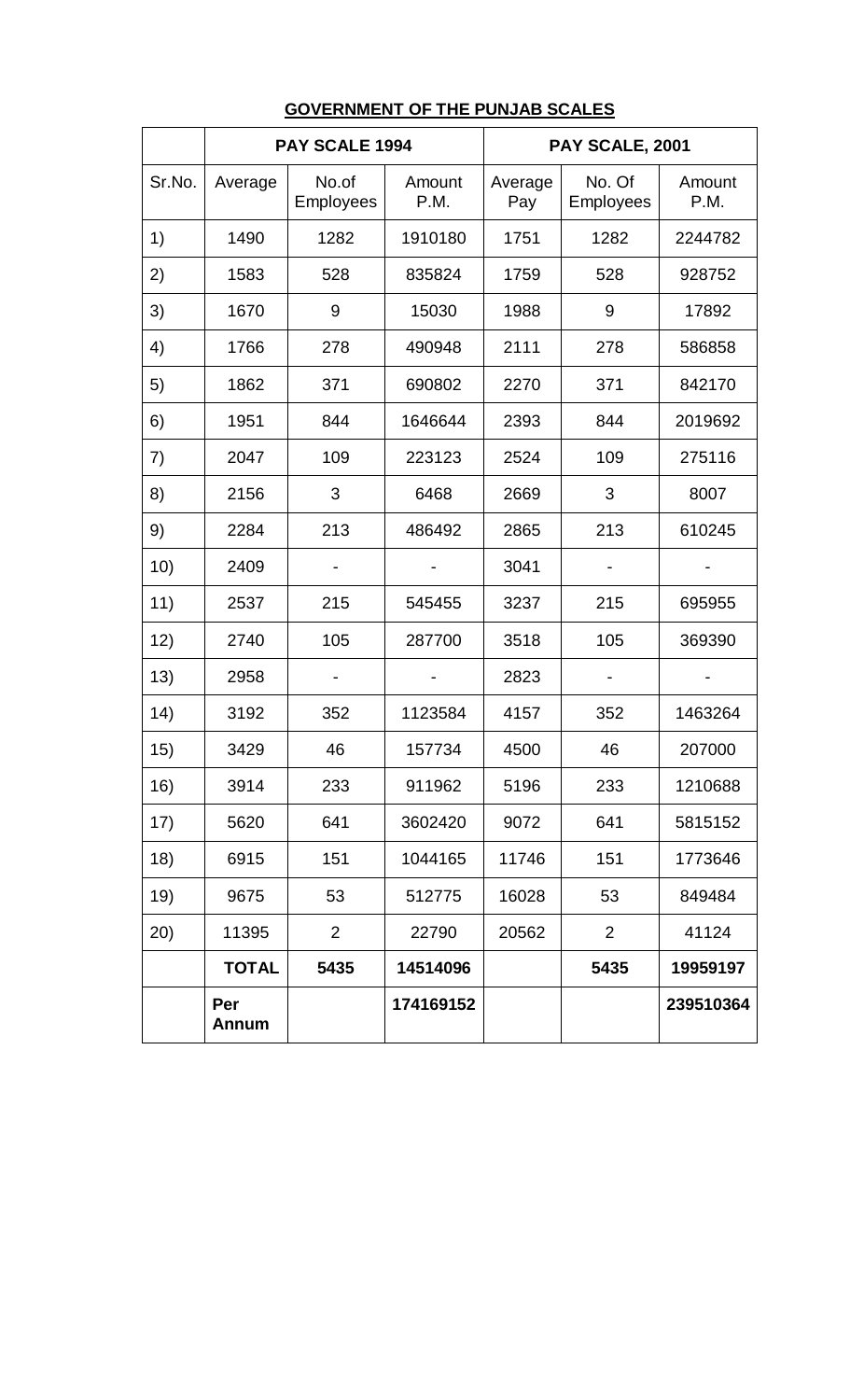| Sr.No.         | <b>Average Basic Pay</b> | <b>No.of Employees</b> | <b>Amount Per</b><br><b>Month</b> |
|----------------|--------------------------|------------------------|-----------------------------------|
| $\mathbf 1$    | 1746                     | 1282                   | 2238372                           |
| $\overline{2}$ | 1749                     | 528                    | 923472                            |
| 3              | 2043                     | 9                      | 18387                             |
| 4              | 2126                     | 278                    | 591028                            |
| 5              | 2235                     | 371                    | 829185                            |
| 6              | 2500                     | 844                    | 2110000                           |
| $\overline{7}$ | 2500                     | 109                    | 272500                            |
| 8              | 2709                     | $\mathfrak{S}$         | 8127                              |
| 9              | 2910                     | 213                    | 619830                            |
| 10             |                          |                        |                                   |
| 11             | 3207                     | 215                    | 689505                            |
| 12             | 3518                     | 105                    | 369390                            |
| 13             |                          |                        |                                   |
| 14             | 4400                     | 352                    | 1548800                           |
| 15             | 4500                     | 46                     | 207000                            |
| 16             | 5400                     | 233                    | 1258200                           |
| 17             | 9100                     | 641                    | 5833100                           |
| 18             | 12100                    | 151                    | 1827100                           |
| 19             | 16100                    | 53                     | 853300                            |
| 20             | 2100                     | $\overline{2}$         | 42000                             |
|                | <b>Per Month</b>         | 5435                   | 20239296                          |
|                | <b>Per Annum</b>         |                        | 242871552                         |

**INCRASE IN BASIC PAY AS COMPARED TO PROPOSED PAY GROUPS**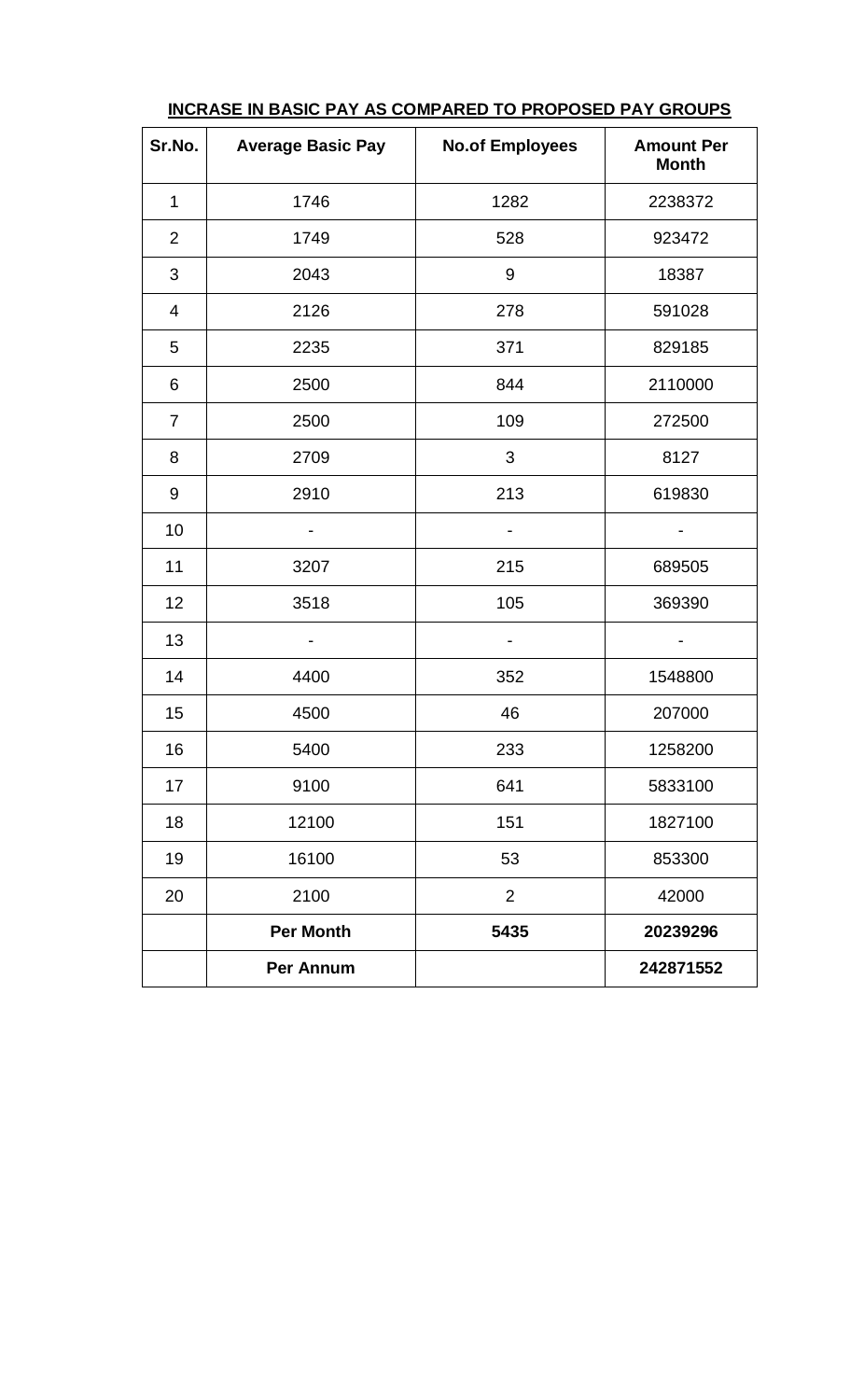| <b>Islamabad</b>    |                     |      | <b>Divisional Headquarter</b> |                    |      |          |
|---------------------|---------------------|------|-------------------------------|--------------------|------|----------|
| BS.No.              | No. Of<br>Employees | Rate | Amount                        | No.of<br>Employees | Rate | Amount   |
| 1                   | 59                  | 960  | 56640                         | 701                | 900  | 630900   |
| $\overline{2}$      | 28                  | 960  | 26880                         | 399                | 900  | 359100   |
| 3                   |                     |      |                               | 9                  | 1320 | 11880    |
| $\overline{4}$      | 19                  | 1500 | 13500                         | 149                | 1320 | 196680   |
| 5                   | 18                  | 1500 | 27000                         | 266                | 1320 | 351120   |
| 6                   | 31                  | 1500 | 46500                         | 381                | 1320 | 502920   |
| 7                   | $\overline{7}$      | 2250 | 15750                         | 79                 | 2010 | 158790   |
| 8                   |                     | 2250 |                               | 3                  | 2010 | 6030     |
| 9                   | 13                  | 2250 | 29250                         | 93                 | 2010 | 186930   |
| 10                  |                     |      |                               |                    |      |          |
| 11                  | $\overline{2}$      | 3390 | 6780                          | 187                | 2940 | 549780   |
| 12                  | $\overline{2}$      | 3390 | 6780                          | 90                 | 2940 | 264600   |
| 13                  |                     |      |                               |                    |      |          |
| 14                  | 29                  | 4260 | 123540                        | 311                | 3720 | 1156920  |
| 15                  |                     | 4260 |                               | 27                 | 3720 | 100440   |
| 16                  | 5                   | 4260 | 21300                         | 192                | 3720 | 714240   |
| 17                  | 31                  | 5640 | 174840                        | 394                | 4920 | 1938480  |
| 18                  | 13                  | 5640 | 73320                         | 124                | 4920 | 610080   |
| 19                  | 5                   | 7500 | 37500                         | 45                 | 6420 | 288900   |
| 20                  |                     | 9420 |                               | $\overline{2}$     | 8100 | 16200    |
| <b>TOTAL</b>        | 252                 |      | 659580                        | 3452               |      | 8043990  |
| Per<br><b>Annum</b> |                     |      | 7914960                       |                    |      | 96527880 |

# **FINANCIAL IMPLICATION OF HOUSE ACQUISITION**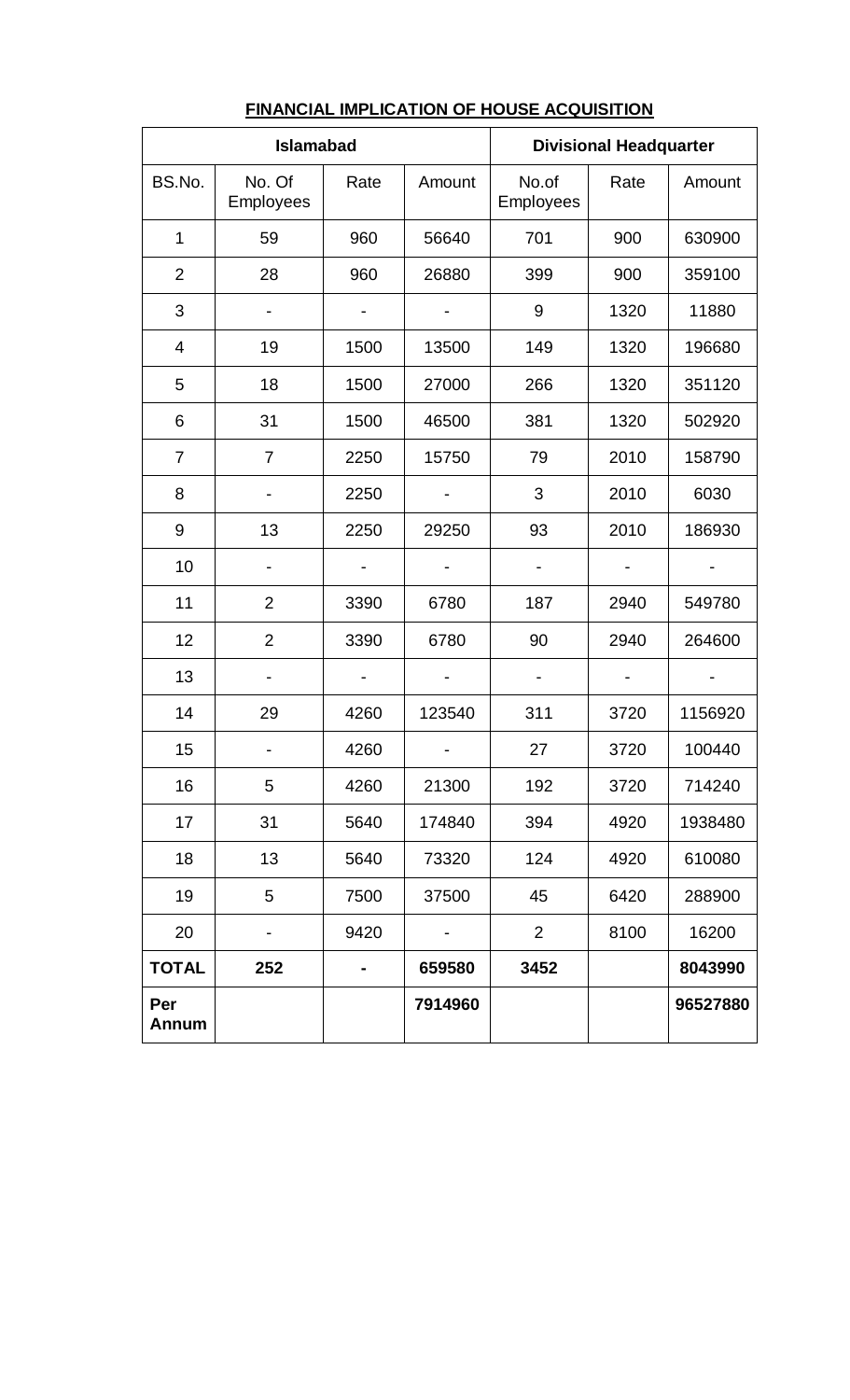|                   | <b>District Headquarter</b>   |          | <b>Tehsil Headquarter</b> |                               |                          | <b>Village</b>         |                               |                              |            |
|-------------------|-------------------------------|----------|---------------------------|-------------------------------|--------------------------|------------------------|-------------------------------|------------------------------|------------|
| <b>BS.N</b><br>ο. | No.of<br><b>Employ</b><br>ees | Ra<br>te | Amou<br>nt                | No.of<br><b>Employ</b><br>ees | Ra<br>te                 | Amo<br>unt             | No.of<br><b>Employ</b><br>ees | Ra<br>te                     | Amou<br>nt |
| 1                 | 137                           | 76<br>8  | 10521<br>6                | 71                            | 72<br>$\overline{0}$     | 5112<br>0              | 314                           | 63<br>$\overline{0}$         | 19782<br>0 |
| $\overline{2}$    | 45                            | 76<br>8  | 34560                     | 11                            | 72<br>$\mathbf 0$        | 7920                   | 45                            | 63<br>$\overline{0}$         | 28350      |
| 3                 |                               | 11<br>22 |                           |                               | 10<br>56                 |                        |                               | 92<br>$\overline{4}$         |            |
| $\overline{4}$    | 35                            | 11<br>22 | 39270                     | 17                            | 10<br>56                 | 1795<br>$\overline{2}$ | 68                            | 92<br>$\overline{4}$         | 62832      |
| 5                 | 41                            | 11<br>22 | 46002                     | 9                             | 10<br>56                 | 9504                   | 37                            | 92<br>$\overline{4}$         | 34188      |
| 6                 | 102                           | 11<br>22 | 11444<br>4                | 58                            | 10<br>56                 | 6124<br>8              | 272                           | 92<br>$\overline{4}$         | 25132<br>8 |
| $\overline{7}$    | 12                            | 17<br>10 | 20520                     | 6                             | 16<br>08                 | 9648                   | 5                             | 14<br>10                     | 7050       |
| 8                 |                               | 17<br>10 |                           | $\overline{a}$                | $\overline{\phantom{0}}$ |                        | $\qquad \qquad \blacksquare$  | 14<br>10                     |            |
| 9                 | 24                            | 17<br>10 | 41040                     | 6                             | 16<br>08                 | 2572<br>8              | 67                            | 14<br>10                     | 94470      |
| 10                |                               |          |                           |                               |                          |                        |                               | $\qquad \qquad \blacksquare$ |            |
| 11                | 22                            | 25<br>02 | 55046                     | $\overline{2}$                | 23<br>52                 | 4704                   | $\overline{2}$                | 20<br>58                     | 4116       |
| 12                | 9                             | 25<br>02 | 22518                     | 3                             | 23<br>52                 | 7056                   | $\mathbf 1$                   | 20<br>58                     | 2058       |
| 13                |                               | -        |                           |                               | ۰                        |                        |                               | $\overline{\phantom{0}}$     |            |
| 14                | 12                            | 61<br>62 | 37944                     |                               | 29<br>76                 |                        |                               | 26<br>04                     |            |
| 15                | $\overline{7}$                | 31<br>62 | 22134                     | 9                             | 29<br>76                 | 2678<br>4              | 3                             | 26<br>04                     | 6812       |
| 16                | 30                            | 31<br>62 | 94860                     | 3                             | 29<br>76                 | 8928                   | $\mathfrak{S}$                | 26<br>04                     | 6812       |
| 17                | 66                            | 41<br>82 | 27601<br>2                | 29                            | 39<br>36                 | 1141<br>44             | 121                           | 34<br>44                     | 72324      |
| 18                | 12                            | 41<br>82 | 50184                     | $\overline{2}$                | 39<br>36                 | 7872                   |                               | 34<br>44                     |            |
| 19                | 3                             | 54<br>60 | 16380                     |                               | 51<br>36                 |                        |                               | 44<br>94                     |            |
| 20                |                               |          |                           |                               |                          |                        |                               |                              |            |

## **FINANCIAL IMPLICATION OF HOUSE ACQUISITION**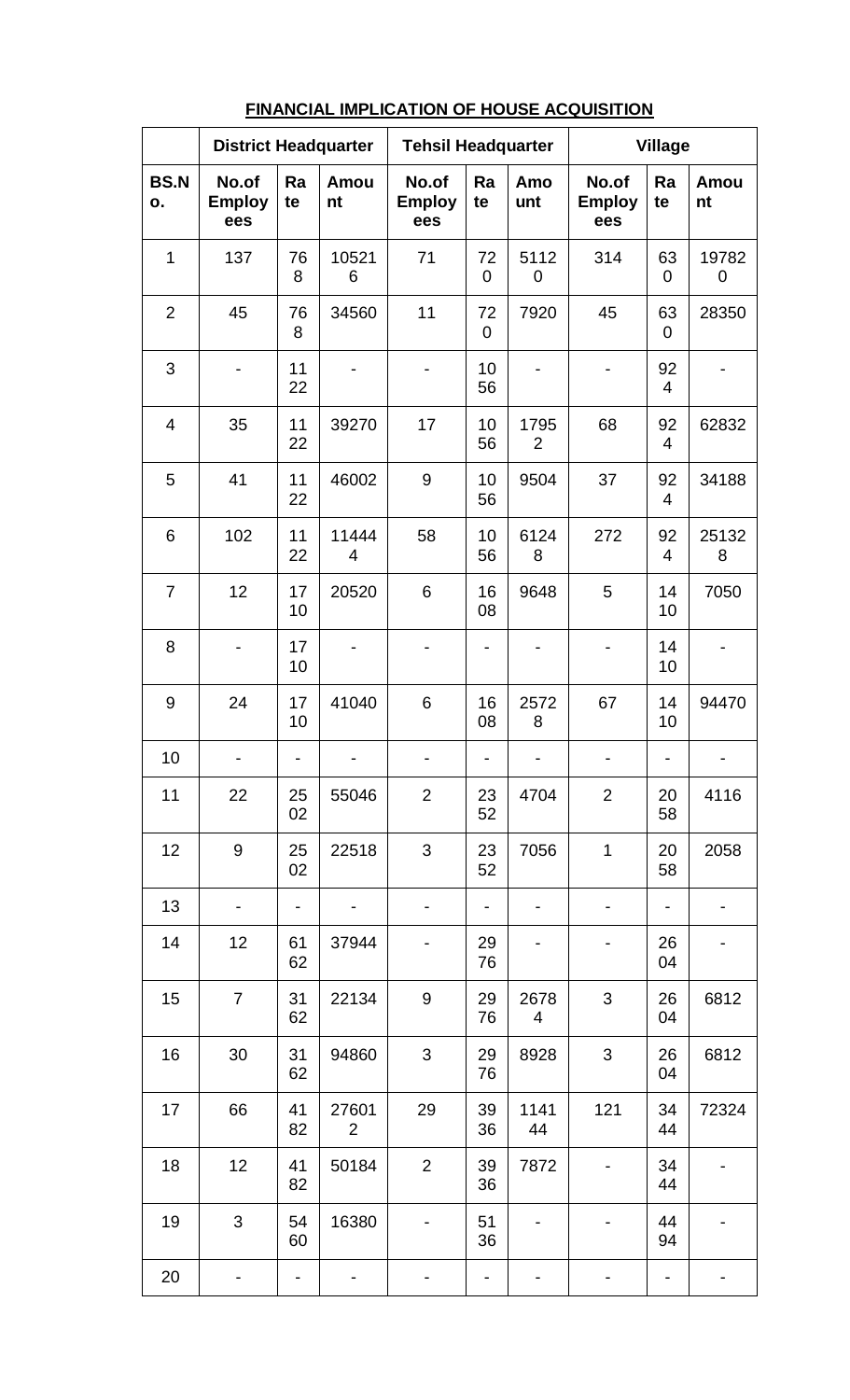| <b>Total</b>     | 557 | 97612<br>8   | 236 |  | 938 | 77016<br>$\bf{0}$ |
|------------------|-----|--------------|-----|--|-----|-------------------|
| Per<br>Ann<br>um |     | 11713<br>536 |     |  |     | 92419<br>520      |

| Islamabad                     | 79,14,960   |              |
|-------------------------------|-------------|--------------|
| <b>Divisional Headquarter</b> | 9,65,27,880 | 10,44,42,840 |
| <b>District Headquarter</b>   | 1,17,13,536 |              |
| <b>Tehsil Headquarter</b>     |             |              |
| Village                       | 92,41,920   | 2,51,86,752  |

**Total:- 12,96,29,592**

**Say:- 12,96,30,000**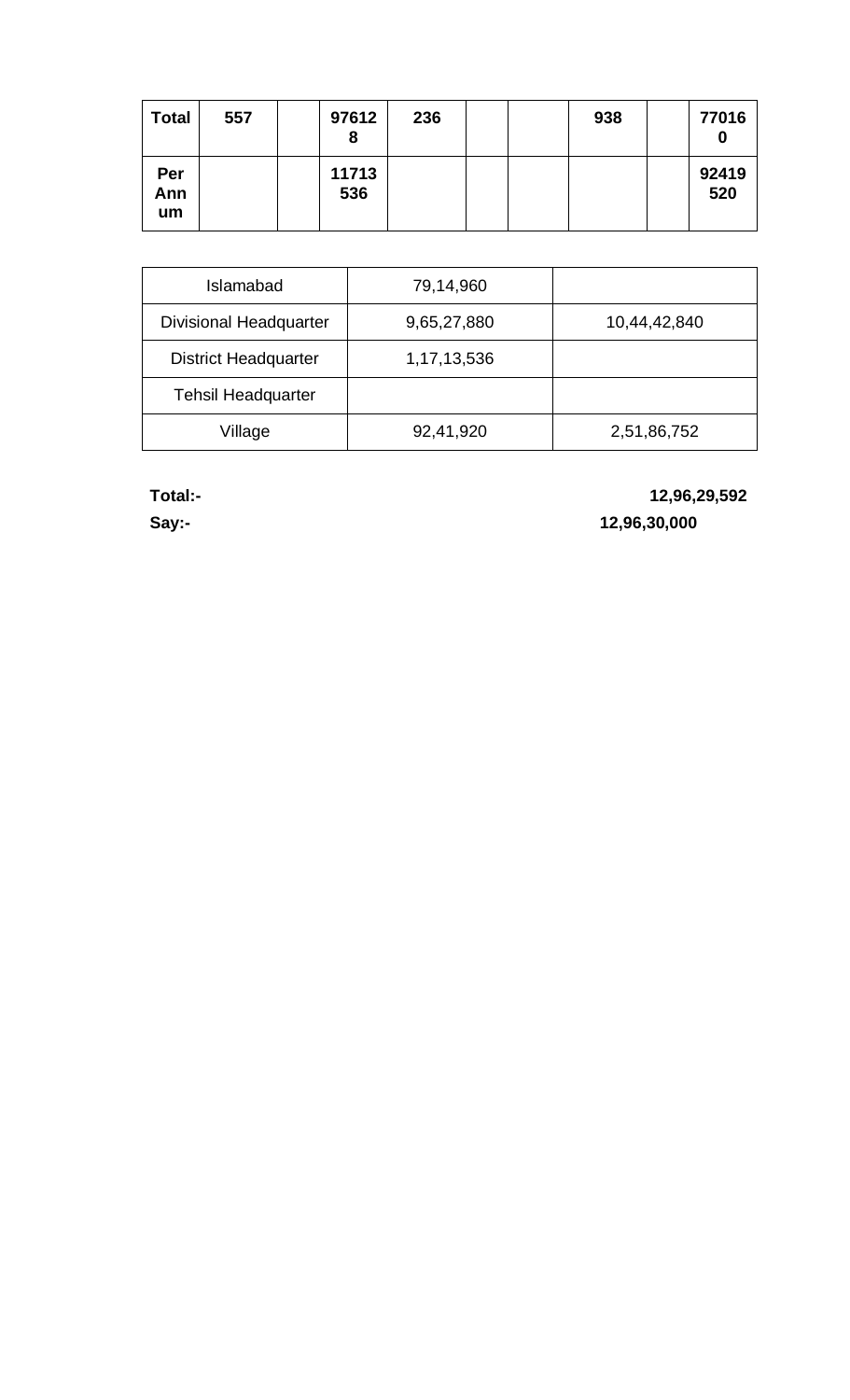| Pay Group             | No.of Employees | Rate      | Per Month<br>Amount |
|-----------------------|-----------------|-----------|---------------------|
| Group One             | 1187            | 1160      | 13,67,920           |
| Group Two             | 167             | 1320      | 2,20,440            |
| <b>Group Three</b>    | 284             | 1480      | 4,20,320            |
| <b>Group Four</b>     | 412             | 1640      | 6,75,680            |
| <b>Group Five</b>     | 86              | 1800      | 1,54,800            |
| <b>Group Six</b>      | 109             | 1960      | 2,13,640            |
| <b>Group Seven</b>    | 189             | 2160      | 4,08,240            |
| <b>Group Eight</b>    | 92              | 2360      | 2,17,120            |
| <b>Group Nine</b>     | 340             | 2560      | 8,70,400            |
| Group Ten             | 27              | 2800      | 75,600              |
| <b>Group Eleven</b>   | 197             | 3280      | 6,46,160            |
| <b>Group Twelve</b>   | 425             | 3600      | 15,30,000           |
| <b>Group Thirteen</b> | 137             | 4950      | 6,78,150            |
| <b>Group Fourteen</b> | 50              | 5820      | 2,91,000            |
| <b>Group Fifteen</b>  | $\overline{2}$  | 7200      | 14,400              |
| <b>TOTAL</b>          | 3,704           | Per Annum | 77,83,870           |
|                       |                 | Say:-     | 93,406,000          |

# **FINANCIAL IMPLICATION OF PROPOSED HOUSE RENT ALLOWANCE AT BIG CITIES**